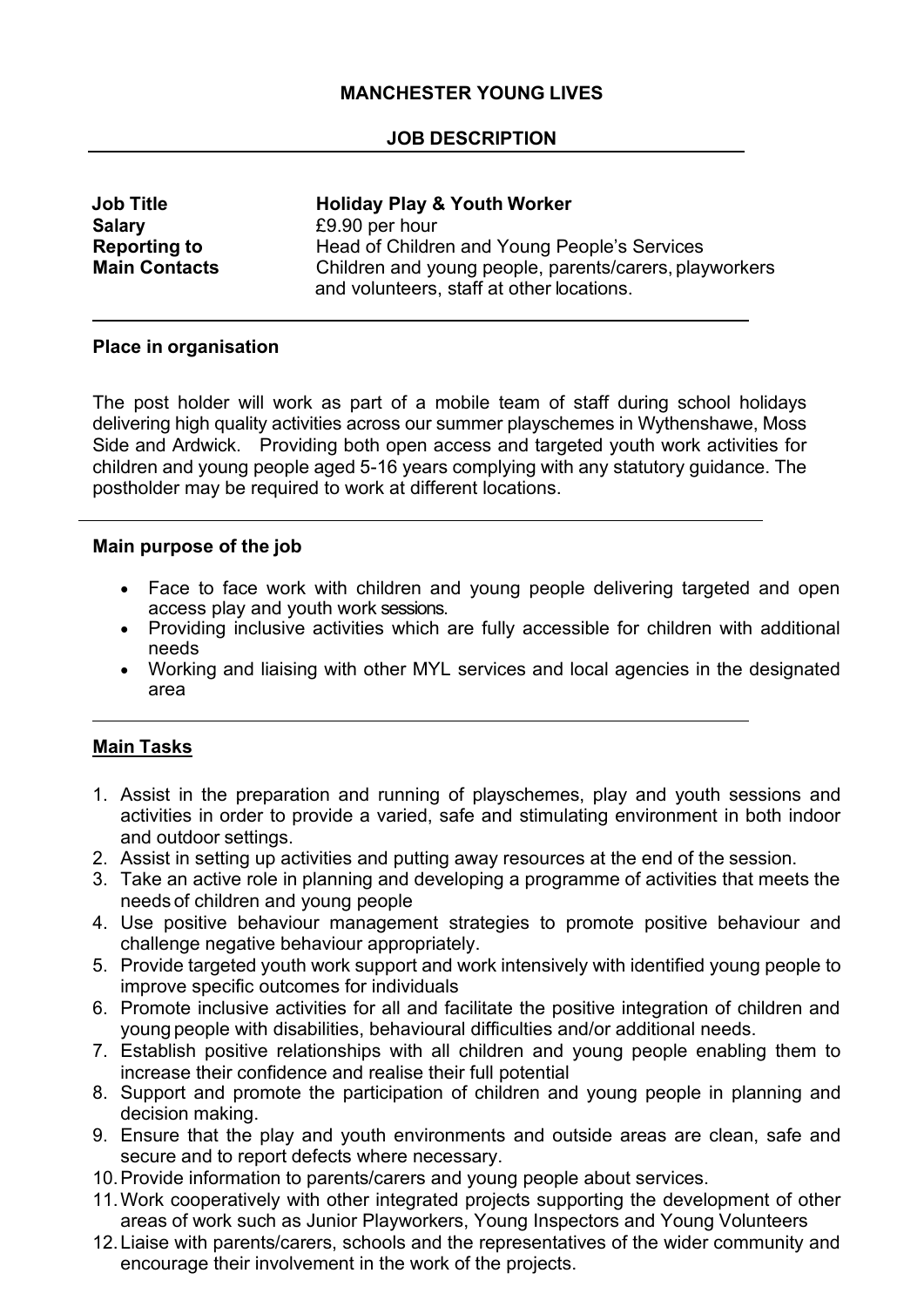- 13.Provide support and guidance to junior staff and volunteers.
- 14.Maintain proper records, reports, and other relevant information.
- 15.Assist in the monitoring and evaluation of the project and to make reports as required.
- 16.Work as an effective member of the team
- 17.Undertake general administrative duties including recording and filing of relevant forms such as registration forms for young people, assisting in gathering of required statistical information, data entry on internal and external databases as required.
- 18.Participate in relevant meetings and training as required.
- 19.Carry out all duties with full regard for all MYL policies and procedures, in particular those relatingto equality, safeguarding, health, safety and security, confidentiality and data protection, reporting any concerns to an appropriate person.
- 20.To co-operate with all Manchester Young Lives staff in maintaining good relations with outside bodies and the general public in order to uphold the organisation's image.
- 21. To promote a positive image of the play and youth provision and the wider work of the organisation.
- 22.To ensure that your conduct in and out of work does not conflict with the professional expectations of the organisation
- 23.Carry out any other duties as are within the scope and purpose of the post as directed.

**Manchester Young Lives is committed to safeguarding and promoting the welfare of children and young people. The highest priority is given to following guidance and regulations to safeguard children and young people. The successful candidate will be required to undergo an Enhanced Disclosure from the Disclosure and Barring Service (DBS)**